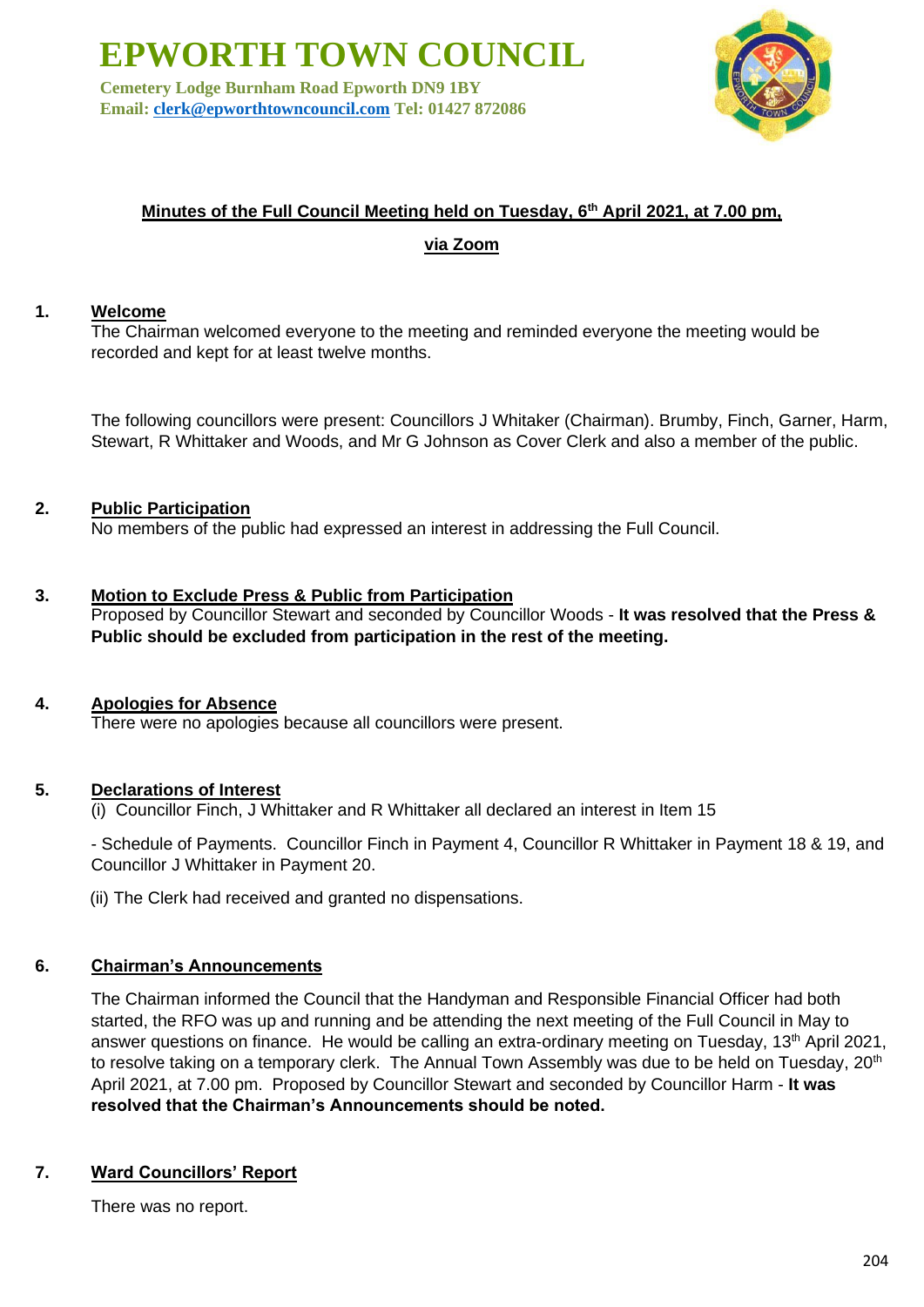**Cemetery Lodge Burnham Road Epworth DN9 1BY Email: [clerk@epworthtowncouncil.com](mailto:clerk@epworthtowncouncil.com) Tel: 01427 872086**



# **8. Minutes of an Ordinary Meeting of the Full Council held on 2nd March 2021**

The minutes had been circulated to councillors prior to the meeting. Proposed by Councillor Stewart and seconded by Councillor Harm - **It was resolved that they be approved as an accurate record subject to the spelling mistakes being corrected.**

# **9. Minutes of an Extraordinary Meeting of the Full Council held on 15th March 2021**

The minutes had been circulated to councillors prior to the meeting. Proposed by Councillor Stewart and seconded by Councillor R Whittaker - **It was resolved that they be approved as an accurate record subject to the page numbers running sequentially.**

#### **10. Minutes of an Extraordinary Meeting of the Full Council held on 19th March 2021**

The minutes had been circulated to councillors prior to the meeting. Proposed by Councillor Stewart and seconded by Councillor Woods - **It was resolved that they be approved as an accurate record subject to the page numbers running sequentially.**

#### **11. Minutes of an Extraordinary Meeting of the Full Council held on 26th March 2021**

The minutes had been circulated to councillors prior to the meeting. Proposed by Councillor Stewart and seconded by Councillor Finch - **It was resolved that they be approved as an accurate record subject to the page numbers running sequentially.**

#### **12. Action and Updates from the Last Full Council Meeting**

The Chairman had already reported that the Handymen had started and had been kitted out, whilst the Responsible Financial Officer was using the Scribe package and setting up digital banking and also bringing cemetery matters up to date. Councillor Finch added that the new big bin was working well at the Cemetery.

# **13. Notice of Councillor Vacancy**

The vacancy had occurred due to the resignation of Councillor Mitchell and a notice had been received from North Lincolnshire Council to display on the Council's notice board. Electors could ask for a byelection to fill the vacancy, however if they did not then the Council was free to co-opt.

# **14. Financial Update Report and Bank Reconciliations**

It was suggested that this be deferred so the new RFO was present at the meeting and could go over the figures. Proposed by Councillor Stewart and seconded by Councillor Woods - **It was resolved that the item should be deferred to the next meeting of the Full Council.**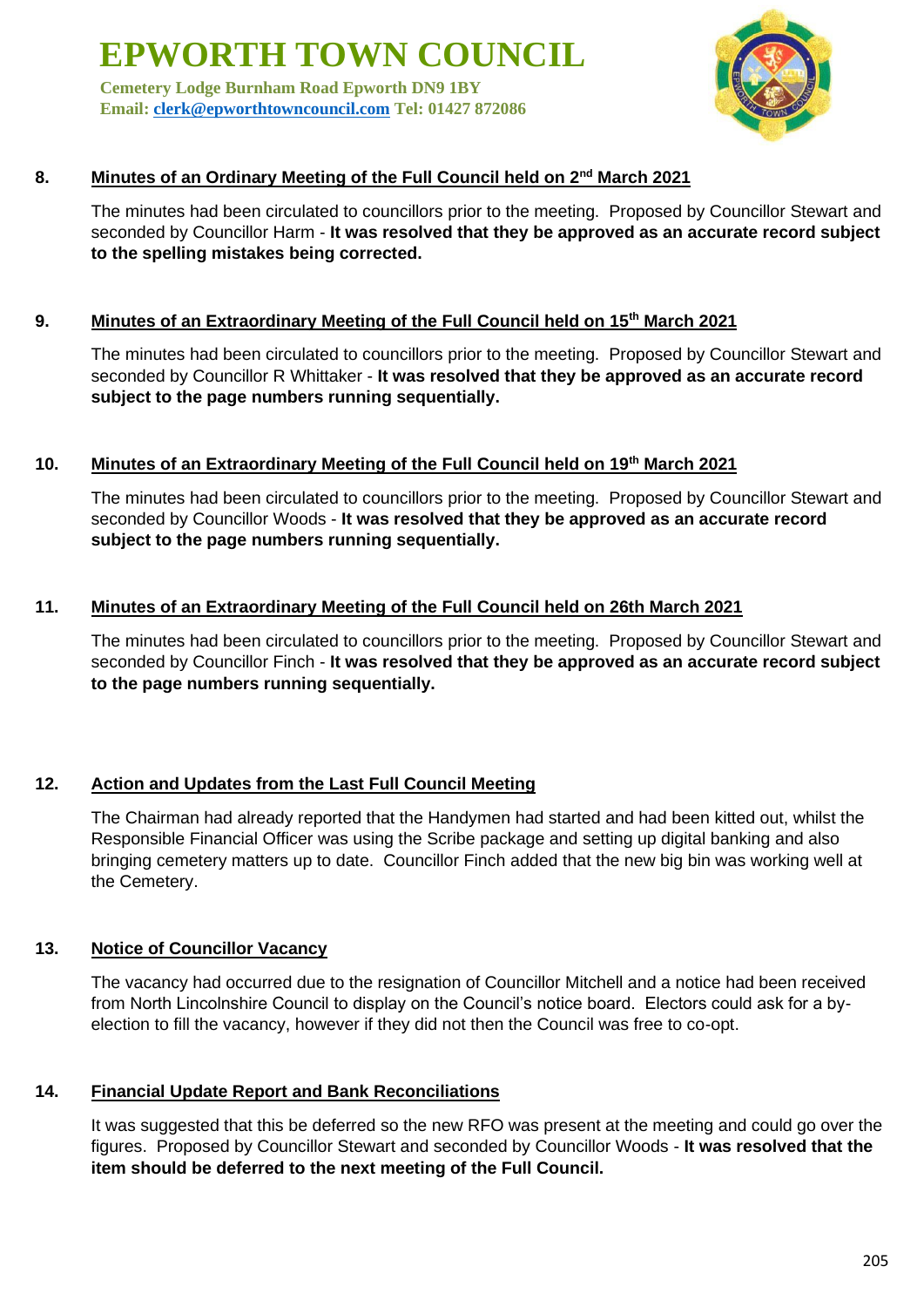**Cemetery Lodge Burnham Road Epworth DN9 1BY Email: [clerk@epworthtowncouncil.com](mailto:clerk@epworthtowncouncil.com) Tel: 01427 872086**



# **15. Schedule of Payments**

The following schedule of payments were presented for approval:-

| No                      | Payee                           | Amount<br>(ex <b>VAT</b> )             | Amount<br>total | Reason                                         |
|-------------------------|---------------------------------|----------------------------------------|-----------------|------------------------------------------------|
| $\mathbf{1}$            | <b>MWQA</b>                     |                                        | £50.00          | H&S Advisory March 2021                        |
| $\overline{2}$          | Glasdon                         | £360.54                                | £432.65         | Bin for the QE2 Playing Fields                 |
| 3                       | <b>ERNLLCA</b>                  |                                        | £36.00          | Finance Training for Councillor                |
| $\overline{\mathbf{4}}$ | <b>Expenses of Cllr Finch</b>   | £58.26                                 | £69.92          | Equipment for litter picking                   |
| 5                       | Vodafone                        |                                        | £39             | Clerk's mobile phone                           |
| 6                       | <b>United Carlton</b>           |                                        | £54.32          | Photocopying charges                           |
| 7                       | Plusnet                         | £33.00                                 | £39.60          | Broadband                                      |
| 8                       | Amazon                          |                                        |                 | Stationary                                     |
| 9                       | Amazon                          |                                        |                 |                                                |
| 10                      | Amazon                          |                                        |                 | Leaving Card for employee                      |
| 11                      | JT Building                     |                                        | £280            | Gutters                                        |
| 12                      | JT Building                     |                                        | £80             | Draught Excluder                               |
| 13                      | Scribe                          | £1163.00                               | £1359.60        | Financial and Cemetery System                  |
| 14                      | <b>West Carr Tree Care</b>      |                                        | £75             | Removal of fallen tree                         |
| 15                      | Heaters UK                      | £263.32                                | £316.00         | Heaters for Chapel of Rest                     |
| 16                      | Amberol                         | £24.30                                 | £29.16          | Hanging basket items needed                    |
| 17                      | Skidmore Electricals            | £300.00                                | £360.00         | Electrical installations at the Chapel of Rest |
| 18                      | Expenses of Cllr R Whittaker    | £42.90                                 | £51.47          | Handyman Tools                                 |
| 19                      | Expenses of Cllr R Whittaker    |                                        | £25.96          | Handyman Tools                                 |
| 20                      | <b>Prestige Safety Services</b> | £26.86                                 | £31.97          | Handyman Gloves/bin bags                       |
| 21                      | Axholme Landscapes              | £720.00                                | £864.00         | <b>Cemetery Path Works</b>                     |
| 22                      | Torne Valley                    | £16.20                                 | £19.44          | <b>Bin Key</b>                                 |
| 23                      | Expenses of Mr P Barker         |                                        | £23.00          | <b>DBS Check</b>                               |
| 24                      | Salary of Clerk                 | Amount withheld due to confidentiality |                 |                                                |
| 25                      | <b>Expenses of Clerk</b>        |                                        | £222.75         | Travel                                         |
| 26                      | Salary of Cleaner               | Amount withheld due to confidentiality |                 |                                                |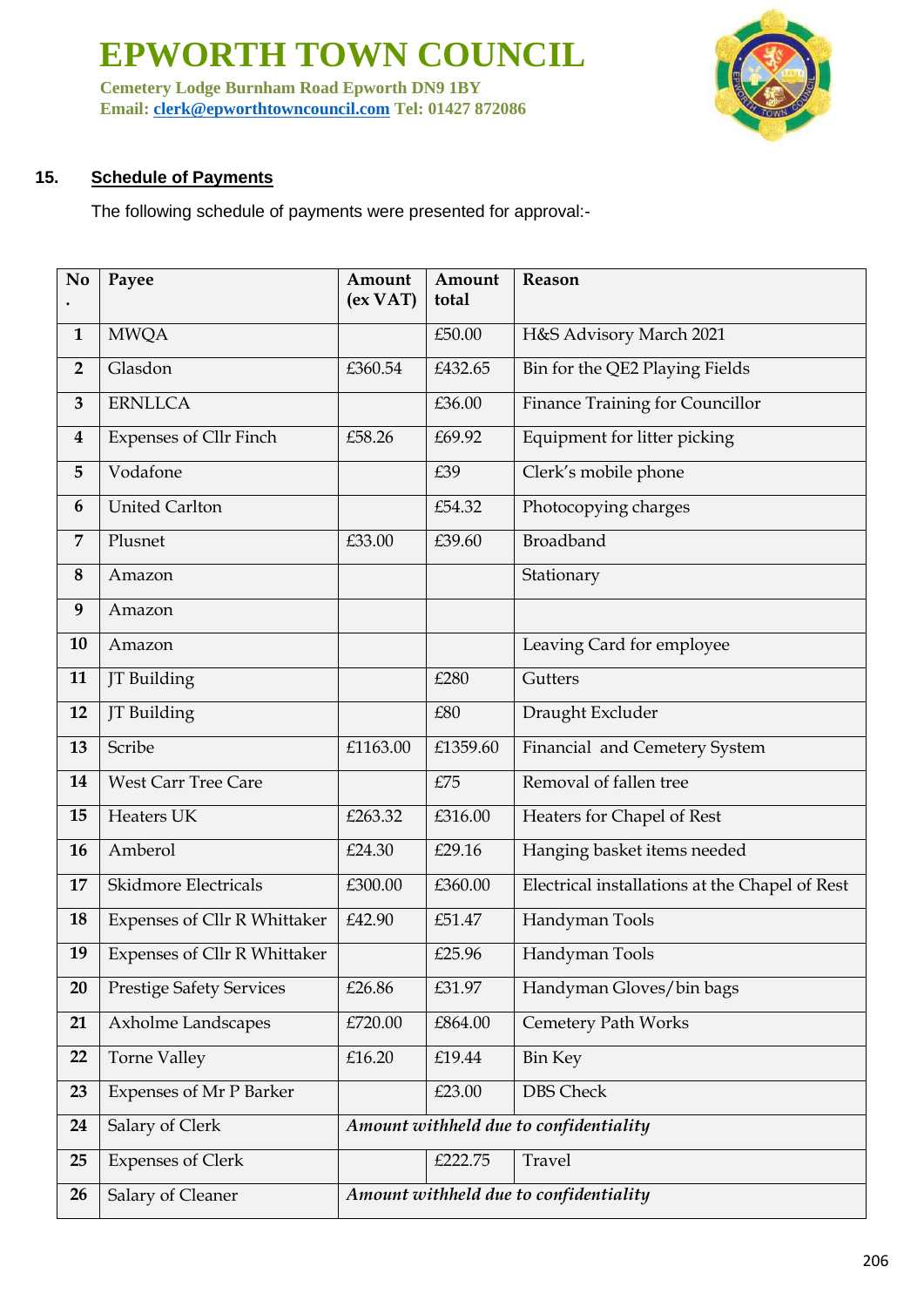**Cemetery Lodge Burnham Road Epworth DN9 1BY Email: [clerk@epworthtowncouncil.com](mailto:clerk@epworthtowncouncil.com) Tel: 01427 872086**



| $\sim$<br>$\epsilon$ | PAYE to HMRC | 0.00000<br>LIYU.OU |  |
|----------------------|--------------|--------------------|--|

Proposed by Councillor Stewart and seconded by Councillor Harm - **It was resolved that the schedule of payments be approved for payment with the exception of Payment 16 which had been cancelled.**

#### **16. Minutes of an Environment & Cemetery Committee Meeting held on 8th March 2021**

The minutes had been circulated to councillors prior to the meeting. Proposed by Councillor Woods and seconded by Councillor Finch - **It was resolved that they be approved as an accurate record.**

#### **17. Location of Planters**

At a meeting of the Environment & Cemetery Committee held on 8<sup>th</sup> March 2021, it discussed the location of planters. Proposed by Councillor Finch and seconded by Councillor Stewart - **It was resolved that the planters should be placed on Studcross Corner and also at Villa Farm on West End Road, Epworth.**

#### **18. Handy Person Vacancy**

The Chairman informed councillors that the Handyman is up and running and doing his job, whilst Councillor R Whittaker said he was familiar with the town centre and picking up litter at the Queen Elizabeth II Field. Proposed by Councillor Harm and seconded by Councillor Stewart - **It was resolved that this be noted.**

#### **19. Maintenance and Decoration Cemetery Lodge**

The Chairman had spoken with the Chair of the Environment & Cemetery Committee and suggested that this not be discussed tonight. Proposed by Councillor J Whittaker and seconded by Councillor Stewart - **It was resolved that this item should be deferred to a later meeting.**

#### **20. Installation of Bases and Relocation of the Planters**.

The Council had only received one quote for the proposed work. Proposed by Councillor Stewart and seconded by Councillor Finch - **It was resolved that Mr Paul Haywood should be asked to create bases and move the planters into position at a cost of £140.**

#### **21. Installation of Community Radio Equipment at Council Offices**

The Chairman explained that he had an invite from a guy from the radio station, which is based in Thorne, but the signal can be picked up in Epworth. It would require a computer to be installed at Cemetery Lodge and an aerial fitted on the roof and involve the use of some electricity. The radio station could be used to promote the local community, advertise local events, used to spread the word, and used as much as possible for free. Councillors raised several questions to do with what the aerial would look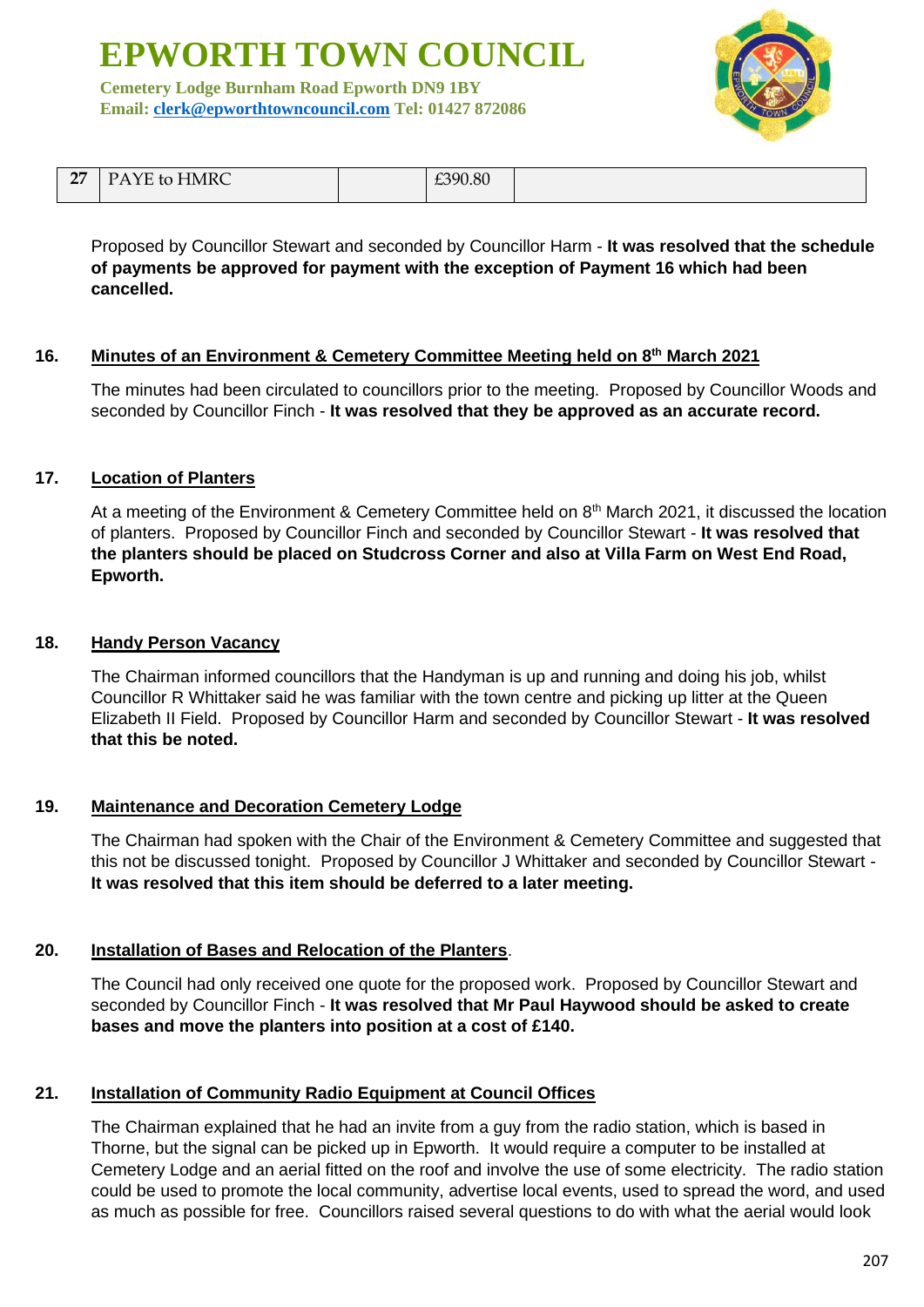**Cemetery Lodge Burnham Road Epworth DN9 1BY Email: [clerk@epworthtowncouncil.com](mailto:clerk@epworthtowncouncil.com) Tel: 01427 872086**



like on the roof and therefore asked for drawings / pictures, wondered who would be responsible for insuring it, how any agreement could be ended if required, and the radio frequency for the radio station. Proposed by Councillor J Whittaker and seconded by Councillor Stewart - **It was resolved that clarification should be sought over the questions raised by councillors and it return as an agenda item for next month.**

# **22. Planning Application - PA/2021/445**

| Planning permission to erect a single storey extension above |  |  |  |  |
|--------------------------------------------------------------|--|--|--|--|
| the existing garage and gym.                                 |  |  |  |  |
| Wesley Guest House, 16 Queen Street, Epworth, DN9 1HG.       |  |  |  |  |
| Mr Paul Verrico                                              |  |  |  |  |
|                                                              |  |  |  |  |

Proposed by Councillor Stewart and seconded by Councillor Finch - **It was resolved** 

**that the Council should object as it considers the extension an over development** 

**of the site, it is overshadowing and lead to a loss of light and therefore be an** 

**intrusion to the neighbouring property at No.14.** 

Note: Councillor Harm declared an interest in this item and therefore abstained.

#### **23. Ceasing the Use of Zoom**

The Chairman explained that legislation which had allowed meetings to be conducted via Zoom was not going to be extended, therefore any meetings from 7<sup>th</sup> May 2021, would have to take place in person. This wouldn't affect the May meeting, but it would affect the June meeting because all restrictions were not anticipated to be lifted until 21<sup>st</sup> June 2021. It was felt that it was not practical and therefore there should not be a meeting in June. In addition, if it was not possible to meet it was felt that any planning decisions should be delegated to the Clerk to take after consulting with the Chairman. Proposed by Councillor J Whittaker and seconded by Councillor Stewart - **It was resolved that there should be no meeting in June with a view to resuming in July - subject to the Government's roadmap staying on track, and any decisions (including planning) during this period should be taken by the Clerk in conjunction with the Chairman.**

#### **24. RFO and Cemetery Manager**

It had already been mentioned earlier in the meeting that the new RFO / Cemetery Manager had already commenced employment. Proposed by Councillor J Whittaker and seconded by Councillor Stewart - **It was resolved that this be noted.**